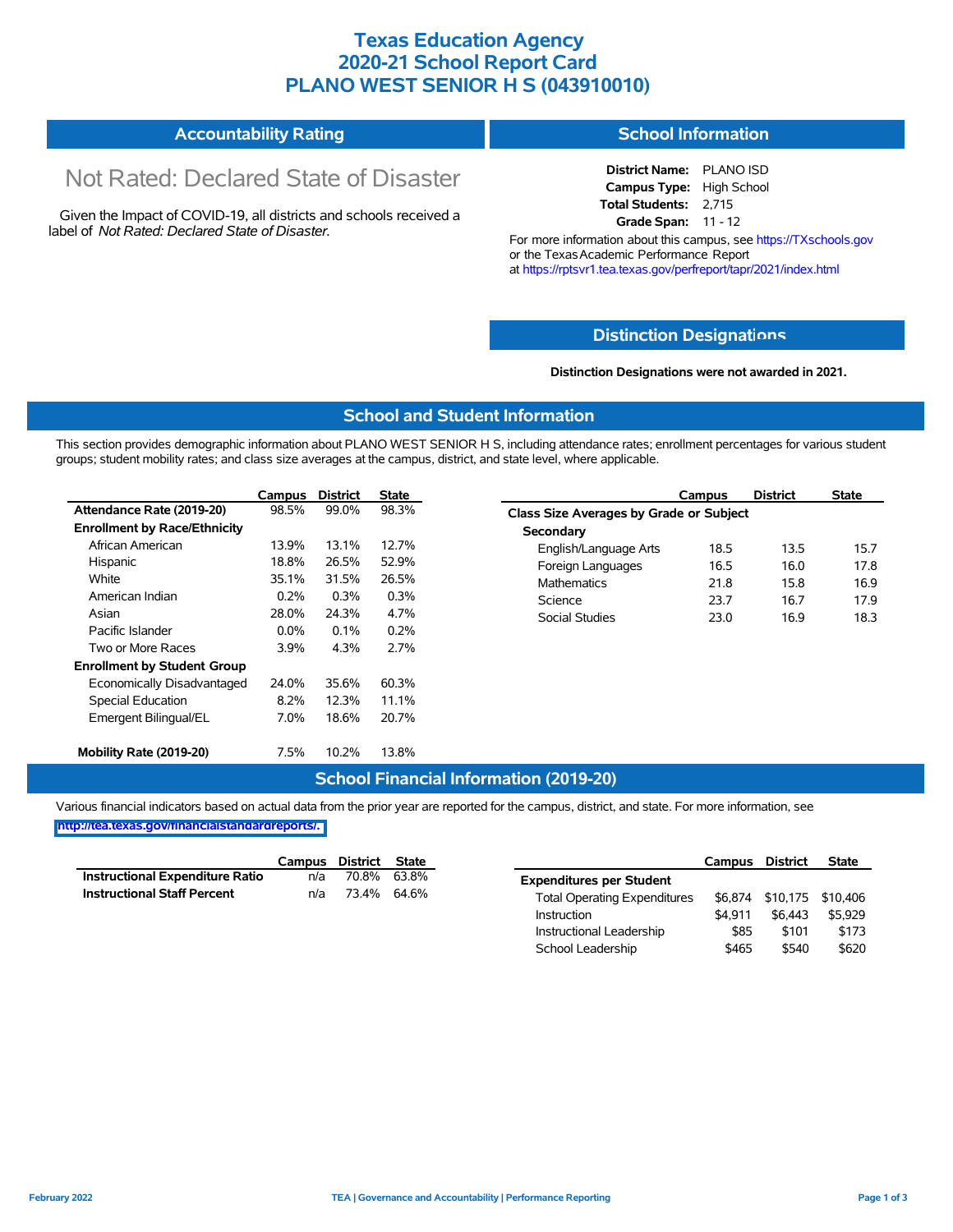# **Texas Education Agency 2020-21 School Report Card**

#### **STAAR Outcomes**

This section provides STAAR performance and outcomes. **Please note that due to the cancellation of spring 2020 STAAR administration due to the COVID-19 pandemic, 2019 results are shown.**

|                                                                                |      |              |      |      |                                         |       |        |                          |                          |                              | Two                      |               |
|--------------------------------------------------------------------------------|------|--------------|------|------|-----------------------------------------|-------|--------|--------------------------|--------------------------|------------------------------|--------------------------|---------------|
|                                                                                |      |              |      |      | African                                 |       |        | American                 |                          | <b>Pacific</b>               | or<br>More               | Econ          |
|                                                                                |      | <b>State</b> |      |      | District Campus American Hispanic White |       |        | Indian                   | Asian                    | <b>Islander</b>              | Races                    | <b>Disadv</b> |
| STAAR Performance Rates at Approaches Grade Level or Above (All Grades Tested) |      |              |      |      |                                         |       |        |                          |                          |                              |                          |               |
| All Subjects                                                                   | 2021 | 67%          | 78%  | 93%  | 82%                                     | 80%   | 97%    | $\ast$                   | 98%                      | $\ast$                       | 96%                      | 79%           |
|                                                                                | 2019 | 78%          | 86%  | 91%  | 81%                                     | 82%   | 97%    | $\ast$                   | 97%                      | $\ast$                       | 94%                      | 80%           |
| ELA/Reading                                                                    | 2021 | 68%          | 78%  | 36%  | 29%                                     | 33%   | 60%    | $\overline{\phantom{a}}$ | 33%                      | $\qquad \qquad \blacksquare$ | 40%                      | 32%           |
|                                                                                | 2019 | 75%          | 85%  | 58%  | 60%                                     | 51%   | 71%    |                          | 41%                      | $\overline{a}$               | 50%                      | 57%           |
| Mathematics                                                                    | 2021 | 66%          | 77%  | 96%  | 76%                                     | 81%   | 98%    | L,                       | 100%                     | L,                           | 100%                     | 79%           |
|                                                                                | 2019 | 82%          | 88%  | 33%  | 29%                                     | 29%   | $\ast$ | $\overline{a}$           | $\overline{\phantom{a}}$ | $\overline{a}$               | $\blacksquare$           | 25%           |
| Science                                                                        | 2021 | 71%          | 80%  | 65%  | 80%                                     | 57%   | $\ast$ | $\overline{a}$           | 67%                      |                              | $\overline{\phantom{a}}$ | 50%           |
|                                                                                | 2019 | 81%          | 87%  | 50%  | 29%                                     | 63%   | $\ast$ |                          | $\ast$                   |                              | $\overline{a}$           | 36%           |
| <b>Social Studies</b>                                                          | 2021 | 73%          | 81%  | 96%  | 94%                                     | 89%   | 98%    | $\ast$                   | 99%                      | $\ast$                       | 100%                     | 90%           |
|                                                                                | 2019 | 81%          | 89%  | 98%  | 93%                                     | 94%   | 99%    | $\ast$                   | 99%                      | $\ast$                       | 100%                     | 94%           |
| STAAR Performance Rates at Meets Grade Level or Above (All Grades Tested)      |      |              |      |      |                                         |       |        |                          |                          |                              |                          |               |
| All Subjects                                                                   | 2021 | 41%          | 56%  | 85%  | 62%                                     | 63%   | 94%    | $\ast$                   | 96%                      | $\ast$                       | 88%                      | 60%           |
|                                                                                | 2019 | 50%          | 65%  | 82%  | 56%                                     | 65%   | 91%    | $\ast$                   | 94%                      | $\ast$                       | 84%                      | 57%           |
| ELA/Reading                                                                    | 2021 | 45%          | 59%  | 12%  | 10%                                     | 11%   | 20%    | $\overline{a}$           | 0%                       | $\overline{a}$               | 20%                      | 13%           |
|                                                                                | 2019 | 48%          | 65%  | 19%  | 11%                                     | 20%   | 31%    |                          | 12%                      | $\overline{a}$               | 17%                      | 15%           |
| <b>Mathematics</b>                                                             | 2021 | 37%          | 53%  | 93%  | 56%                                     | 75%   | 96%    |                          | 99%                      | $\overline{a}$               | 100%                     | 66%           |
|                                                                                | 2019 | 52%          | 66%  | 17%  | 0%                                      | 14%   | $\ast$ | $\overline{\phantom{a}}$ | L,                       | $\overline{a}$               | $\frac{1}{2}$            | 0%            |
| Science                                                                        | 2021 | 44%          | 57%  | 20%  | 0%                                      | 29%   | $\ast$ | $\overline{\phantom{a}}$ | 33%                      |                              | $\frac{1}{2}$            | 10%           |
|                                                                                | 2019 | 54%          | 66%  | 15%  | 14%                                     | 13%   | $\ast$ | ÷.                       | $\ast$                   | $\overline{a}$               | $\bar{\phantom{a}}$      | 0%            |
| <b>Social Studies</b>                                                          | 2021 | 49%          | 64%  | 88%  | 76%                                     | 70%   | 96%    | $\ast$                   | 96%                      | $\ast$                       | 88%                      | 71%           |
|                                                                                | 2019 | 55%          | 72%  | 93%  | 78%                                     | 83%   | 97%    | $\ast$                   | 98%                      | $\ast$                       | 93%                      | 80%           |
| STAAR Performance Rates at Masters Grade Level (All Grades Tested)             |      |              |      |      |                                         |       |        |                          |                          |                              |                          |               |
| All Subjects                                                                   | 2021 | 18%          | 31%  | 59%  | 30%                                     | 35%   | 59%    | $\ast$                   | 81%                      | $\ast$                       | 67%                      | 33%           |
|                                                                                | 2019 | 24%          | 39%  | 64%  | 30%                                     | 44%   | 73%    | $\ast$                   | 86%                      | $\ast$                       | 63%                      | 33%           |
| ELA/Reading                                                                    | 2021 | 18%          | 29%  | 1%   | $0\%$                                   | $0\%$ | 7%     | $\overline{a}$           | 0%                       | $\overline{a}$               | 0%                       | $0\%$         |
|                                                                                | 2019 | 21%          | 36%  | 1%   | $0\%$                                   | 0%    | 2%     | $\overline{a}$           | $0\%$                    | $\overline{a}$               | 0%                       | $0\%$         |
| Mathematics                                                                    | 2021 | 18%          | 31%  | 51%  | 9%                                      | 21%   | 32%    | $\overline{a}$           | 77%                      | $\overline{a}$               | 58%                      | 21%           |
|                                                                                | 2019 | 26%          | 43%  | 17%  | 0%                                      | 14%   | $\ast$ |                          | $\overline{a}$           |                              |                          | $0\%$         |
| Science                                                                        | 2021 | 20%          | 31%  | 0%   | $0\%$                                   | 0%    | $\ast$ | ÷.                       | 0%                       |                              | $\overline{a}$           | $0\%$         |
|                                                                                | 2019 | 25%          | 37%  | 0%   | $0\%$                                   | 0%    | $\ast$ | $\overline{\phantom{a}}$ | $\ast$                   | $\overline{a}$               | $\frac{1}{2}$            | $0\%$         |
| <b>Social Studies</b>                                                          | 2021 | 29%          | 43%  | 68%  | 43%                                     | 45%   | 75%    | $\ast$                   | 86%                      | $\ast$                       | 80%                      | 43%           |
|                                                                                | 2019 | 33%          | 51%  | 75%  | 45%                                     | 60%   | 80%    | $\ast$                   | 90%                      | $\ast$                       | 72%                      | 50%           |
| <b>STAAR Assessment Participation (All Grades Tested)</b>                      |      |              |      |      |                                         |       |        |                          |                          |                              |                          |               |
| All Subjects                                                                   | 2021 | 88%          | 86%  | 93%  | 91%                                     | 87%   | 93%    | $\ast$                   | 97%                      | $\ast$                       | 95%                      | 85%           |
|                                                                                | 2019 | 99%          | 100% | 100% | 100%                                    | 100%  | 100%   | $\ast$                   | 100%                     | $\ast$                       | 100%                     | 100%          |
| ELA/Reading                                                                    | 2021 | 89%          | 87%  | 82%  | 94%                                     | 80%   | 84%    | $\overline{a}$           | 71%                      | $\overline{a}$               | 100%                     | 79%           |
|                                                                                | 2019 | 99%          | 100% | 100% | 100%                                    | 100%  | 100%   |                          | 100%                     | $\ast$                       | 100%                     | 100%          |
| <b>Mathematics</b>                                                             | 2021 | 88%          | 86%  | 98%  | 97%                                     | 94%   | 98%    | $\overline{a}$           | 99%                      |                              | 100%                     | 91%           |
|                                                                                | 2019 | 100%         | 100% | 100% | 100%                                    | 100%  | $\ast$ |                          |                          |                              | $\overline{a}$           | 100%          |

 **- Indicates there are no students in the group. \* Indicates results are masked due to small numbers to protect student confidentiality.**

**n/a Indicates data reporting is not applicable for this group.**